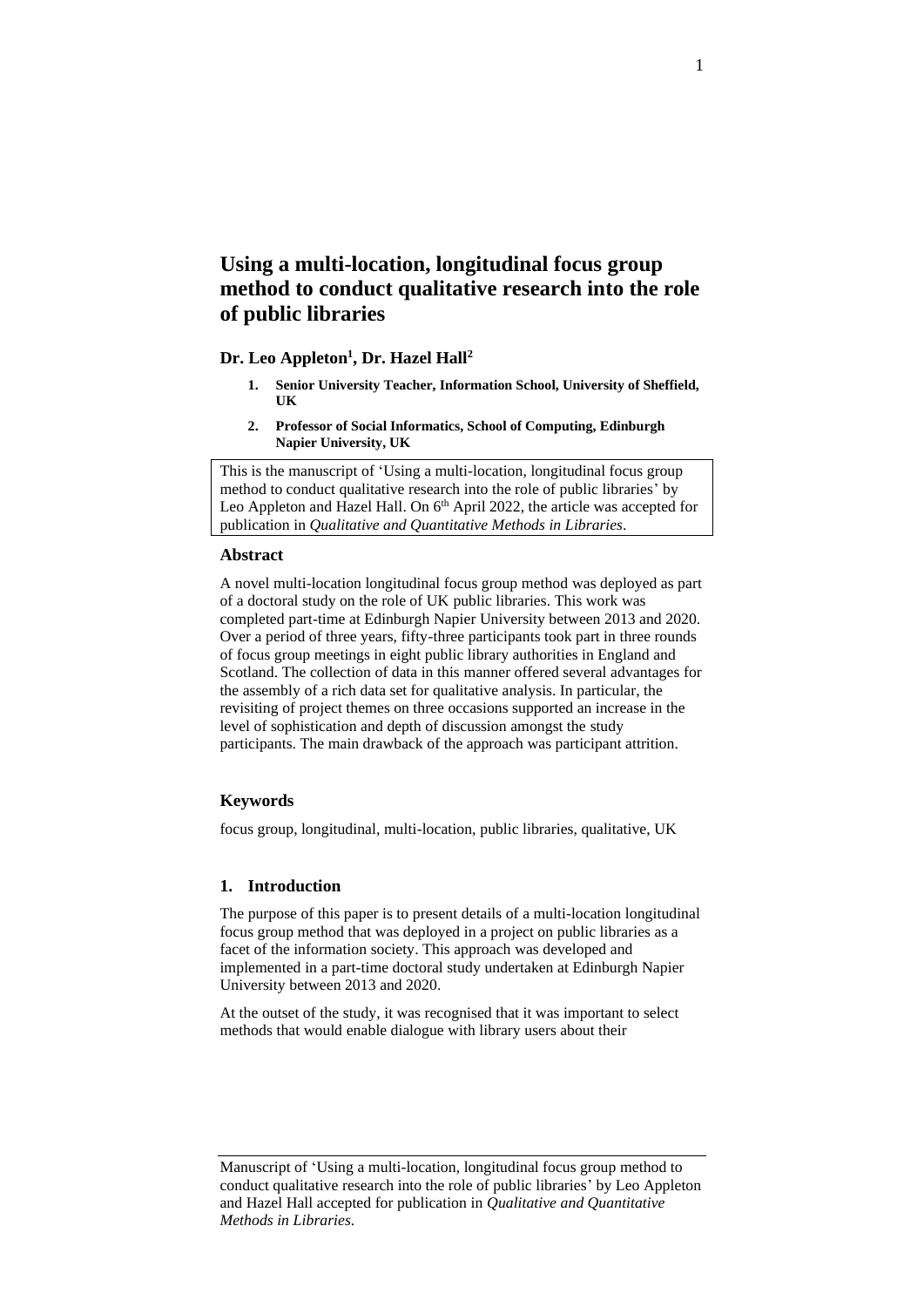relationship with the public library service. Taking into account research traditions in the field, several qualitative methods were considered for data collection prior to the adoption of a focus group approach. It was possible to implement the focus groups in a longitudinal manner due to the part-time nature of the doctoral study that was completed over a period of seven years in total.

The account below is first concerned with the design and implementation of three rounds of focus groups at eight different public library locations in England and Scotland. These took place in the middle of the PhD registration period between 2015 and 2018. In all instances, the purpose was to collect data to address three main research questions on: (1) the extent to which an individual's position is advantaged as a result of using public libraries; (2) the impact of public library usage on individual and community citizenship; and (3) the role of the public library in the  $21<sup>st</sup>$  century.

An evaluation of this novel methodological approach is then presented as the main contribution of the work as reported in this paper. Here it is made evident that the multi-location longitudinal focus group method is valuable as a means of collecting high quality data sets to underpin theory development in a doctoral study.

# **2. Selection of multi-location, longitudinal focus groups for this study**

Prior research on public libraries in the UK has predominantly used quantitative measures to demonstrate return on investment or value for money. For example, McMenemy (2009) argues that the measurement of outputs and economic impact should provide evidence of public library value, and Halpin et al (2015, p. 31) use statistics to demonstrate value from tangible assets. Similarly, usage figures such as the number of active users, loans, and loans per user, can demonstrate the extent to which services and resources offered by public libraries are beneficial to their users (e.g., Peachey, 2017).

However, usage is not synonymous with value, and it would be unwise to measure public library service value purely in economic terms. An alternative is to assess the societal value of public libraries. In recent years academic researchers have advocated, and adopted, this approach with reference to outcome measures (e.g., Huysmans & Oomes, 2013; Vakkari & Serola, 2012; Vakkari et al, 2014; Vakkari et al, 2016). Such studies lend themselves to the collection of qualitative data, or deploy mixed methods (e.g., McCahill, Birdi & Jones, 2020). These include, for example, Delphi methods, focus groups, observation, and surveying by questionnaire and interview.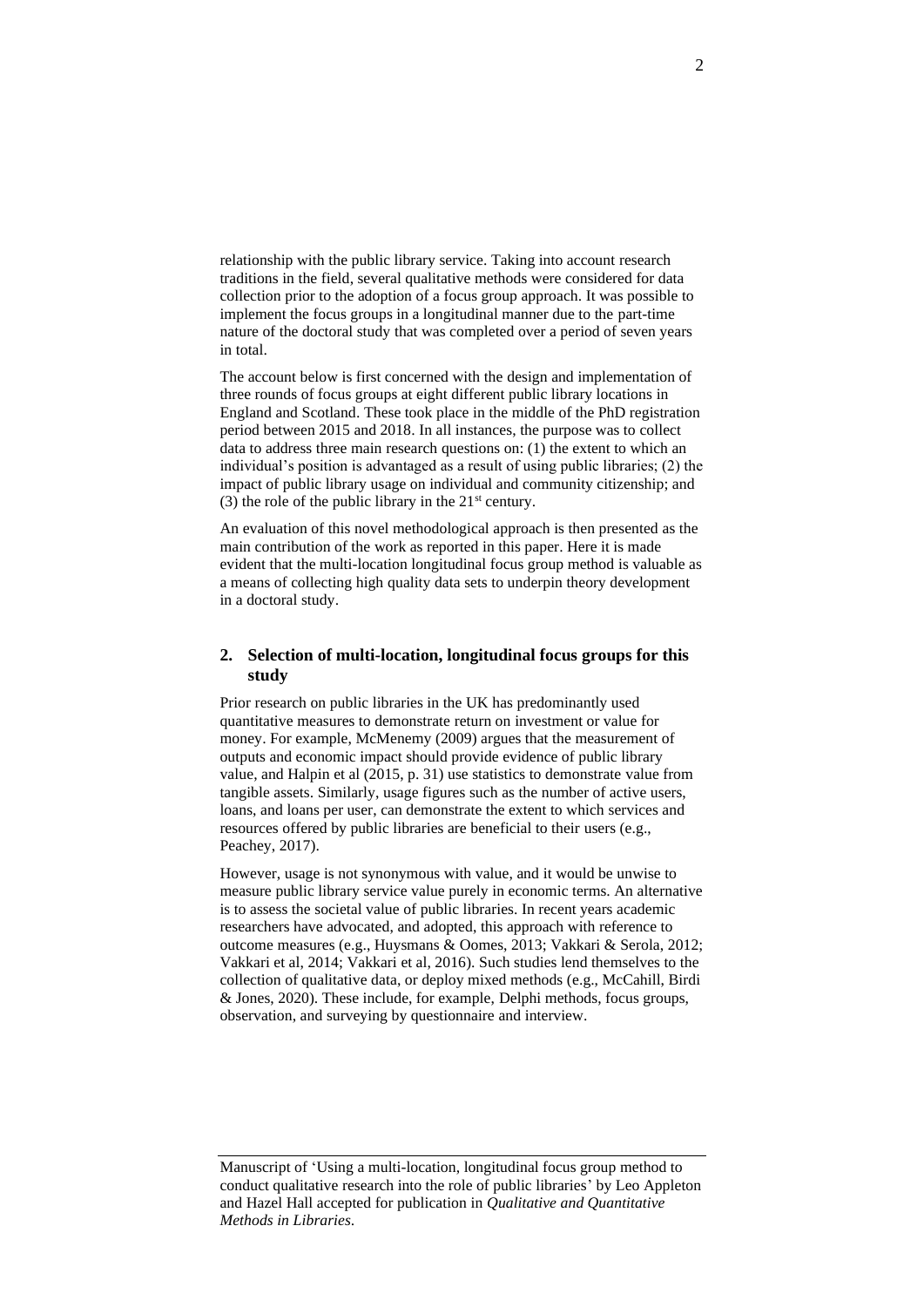The aim of the study discussed here was to explore three themes related to the value of public libraries through the eyes of public library users: (1) individual advantage accrued through public library use; (2) the impact of public library usage on individual and community citizenship; and, more broadly,  $(3)$  the role of the public library in the  $21<sup>st</sup>$  century. This required an approach that allowed for the discussion of, and reflection on, shared experiences amongst members of the community who avail themselves of public library services. It thus necessitated the collection of qualitative data. The focus group method was deemed appropriate for its main 'ingredients' of (1) people who (2) possess certain characteristics, and (3) provide qualitative data (4) in a focused discussion (5) to help understand the topic of interest (Krueger and Casey, 2009, p. 6).

In order to fully realise the research objectives and answer the research questions, focus group participants needed the opportunity to engage in reflective discussion around sophisticated topics (e.g. information society, social capital exchange, etc.). There was a risk that such discussion would not manifest itself during a single focus group where participants, unfamiliar with one another, were brought together just once. Therefore, options for a longitudinal approach, in which focus group participants would be reconvened at regular intervals during the data collection period, were explored. Through reconvening the groups, it was possible to create a familiar environment for participants who were only strangers to one another on one occasion (i.e. the set of first meetings). This level of comfort made it easier than it might have been otherwise for the focus group facilitator to introduce new and increasingly more sophisticated topics for discussion. In phases 2 and 3, this also gave the opportunity for participants to reflect upon, their library use since the previous meeting of the focus group. The part-time nature of the PhD thus provided a unique opportunity to implement multilocation focus groups within a library and information science research project in a *longitudinal* manner.

## **3. Implementation of multi-location, longitudinal focus groups for this study**

# **3.1 Pilot study: Liverpool, 2014**

Prior to the wholesale adoption of focus groups for data collection for this study, a pilot focus group was convened in September 2014. This was to test the focus group method and assess its appropriateness for investigating the specific research questions. The site for data collection was Liverpool's public library service.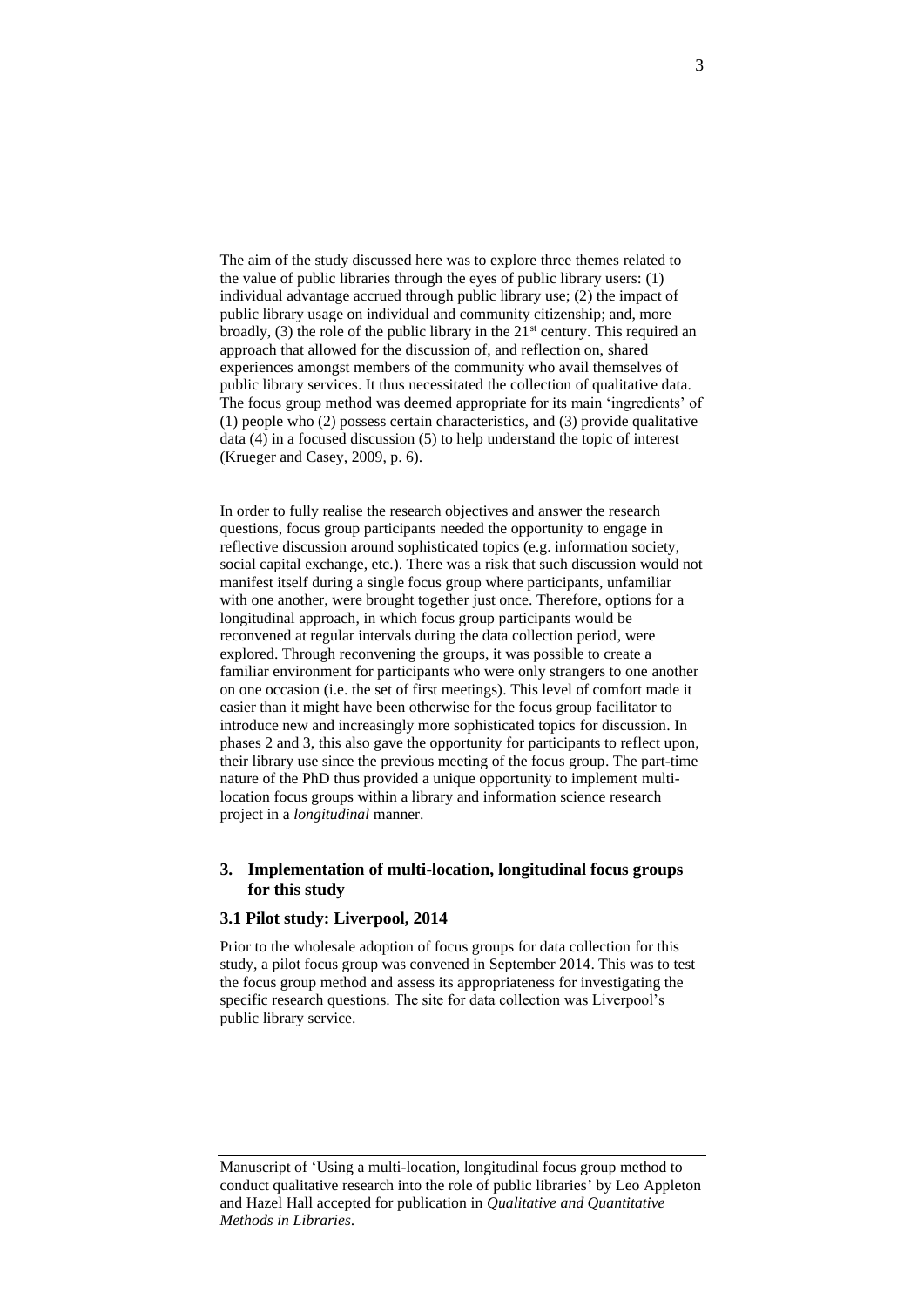The call for focus group members for the pilot study was advertised by posters in and around Liverpool's central and branch libraries, and publicity information was also included on the council web pages. The goal was to recruit between 6 and 10 participants, as per good practice recommended by Krueger and Casey (2009, p. 68). The recruitment campaign invited library users to 'come and share [their] experiences of using Liverpool City Libraries'. An incentive of a £10 Amazon voucher was offered in exchange for participation. This approach made use of naturalistic sampling in that it was both a convenience sample and a judgement sample. Recruitment was targeted at active library users who already habitually took advantage of Liverpool public library services. This ensured that those in the sample would be in a position to participate in discussions to address the three themes of the study, as articulated above.

Eight people signed up for the pilot focus group in Liverpool. This was considered an appropriate and workable number, particularly for a pilot. The participant demographics as summarised in Table 1, show representation of different types users.

|                      | Age       | Gender | Occupation        | <b>Nationality</b> |
|----------------------|-----------|--------|-------------------|--------------------|
| Participant 1        | $45 - 54$ | F      | Lecturer          | Indian / British   |
| Participant 2        | $75 - 84$ | M      | Retired professor | Indian             |
| Participant 3        | $65 - 74$ | F      | Retired mental    | <b>British</b>     |
|                      |           |        | health worker     |                    |
| Participant 4        | $16 - 24$ | M      | College student   | <b>British</b>     |
| Participant 5        | $55 - 64$ | M      | Retired           | German             |
| Participant 6        | $35 - 44$ | M      | Photographer      | Venezuelan         |
| Participant 7        | $55 - 64$ | F      | Retired           | <b>British</b>     |
| <b>Participant 8</b> | $55 - 64$ | F      | Social worker     | <b>British</b>     |

#### *Table 1: Pilot focus group participants*

Four stages of focus group discussion have been identified (Foulkes, 1964). Time and consideration for each stage can optimise the value of data outputs from focus groups. *Social integration* is the first stage. Here the opportunity is offered to all members of the group for equal participation within the discussion. The second stage is *mirror reaction*. This allows for the group members' realisation of shared values, anxieties and experiences of the topic of discussion. *Condenser phenomenon* follows as the third stage, in which participants talk freely about issues raised. In the fourth and final stage, labelled *exchange*, they share key information as the main part of a focus group discussion (Fern, 2001). Care was taken when facilitating the pilot focus group to ensure that the group members passed through these four stages while addressing the key questions for discussion, as summarised in Table 2.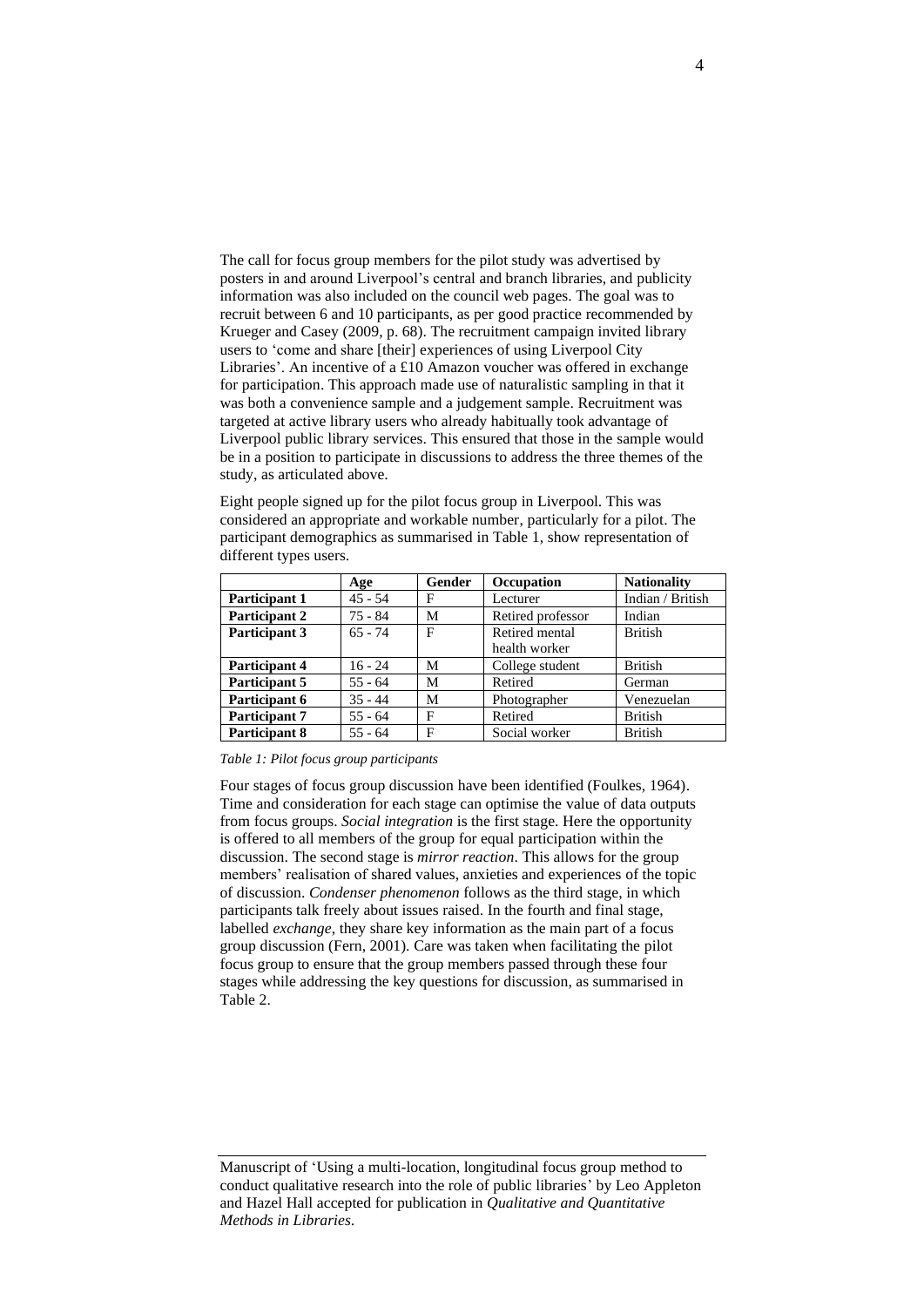| <b>Theme</b>                                                                                                                                                                | <b>Ouestions</b>                                                                                                                                                                                                                            |  |  |
|-----------------------------------------------------------------------------------------------------------------------------------------------------------------------------|---------------------------------------------------------------------------------------------------------------------------------------------------------------------------------------------------------------------------------------------|--|--|
| Feelings and attitudes towards<br>the public library                                                                                                                        | What are your feelings towards the public<br>library ( <i>i.e.</i> , how do you feel when you are<br>making use of the library?)<br>What would you say your attitude was<br>towards the public library?                                     |  |  |
| <b>Library</b> users                                                                                                                                                        | Who do you think libraries are for, and why?<br>What do you think libraries contribute to<br>٠<br>society?<br>What would happen if there were no<br>libraries?<br>What do you think about the future of<br>information?                     |  |  |
| Citizenship and public<br><b>libraries</b><br>(To encourage discussion about)<br>different uses of libraries,<br>particularly from a societal and<br>community perspective) | What do you think is meant by the term<br>٠<br>citizenship?<br>How do you think your citizenship is<br>٠<br>affected by using the library?<br>Have you been able to do anything different<br>$\bullet$<br>as a result of using the library? |  |  |

*Table 2: Pilot focus group themes and questions*

Analysis of the transcript of the recording of the pilot focus group discussion confirmed that the line of questioning was effective in generating data required for the study. The data gathered could later be analysed with reference to extant knowledge in the field (as established through an earlier literature review). In addition, several other positive features of the approach were observed:

- There was a sense of a safe environment that encouraged proactive discussion
- Anecdotal evidence was captured, and then, validated when participants reflected on one another's observations
- All participants were able to contribute to the discussion

Tight facilitation mitigated against a number of known potential weaknesses of the approach. This included the risk of domination of discussion by one or two individuals, hijacking of the session as a feedback platform on public library services, and insufficient time to cover all the questions due to too much attention devoted to issues of marginal relevance to the study. In addition, care was taken to ensure that the discourse of the discussion was pitched at a general level, rather than deploying technical vocabulary. For example, most public library users do not speak about their role in the exchange of social and transactional capital (even though the analysis of focus group discussion data at this stage of the study showed that they regularly engaged in this activity). Similarly, unfamiliar terms such as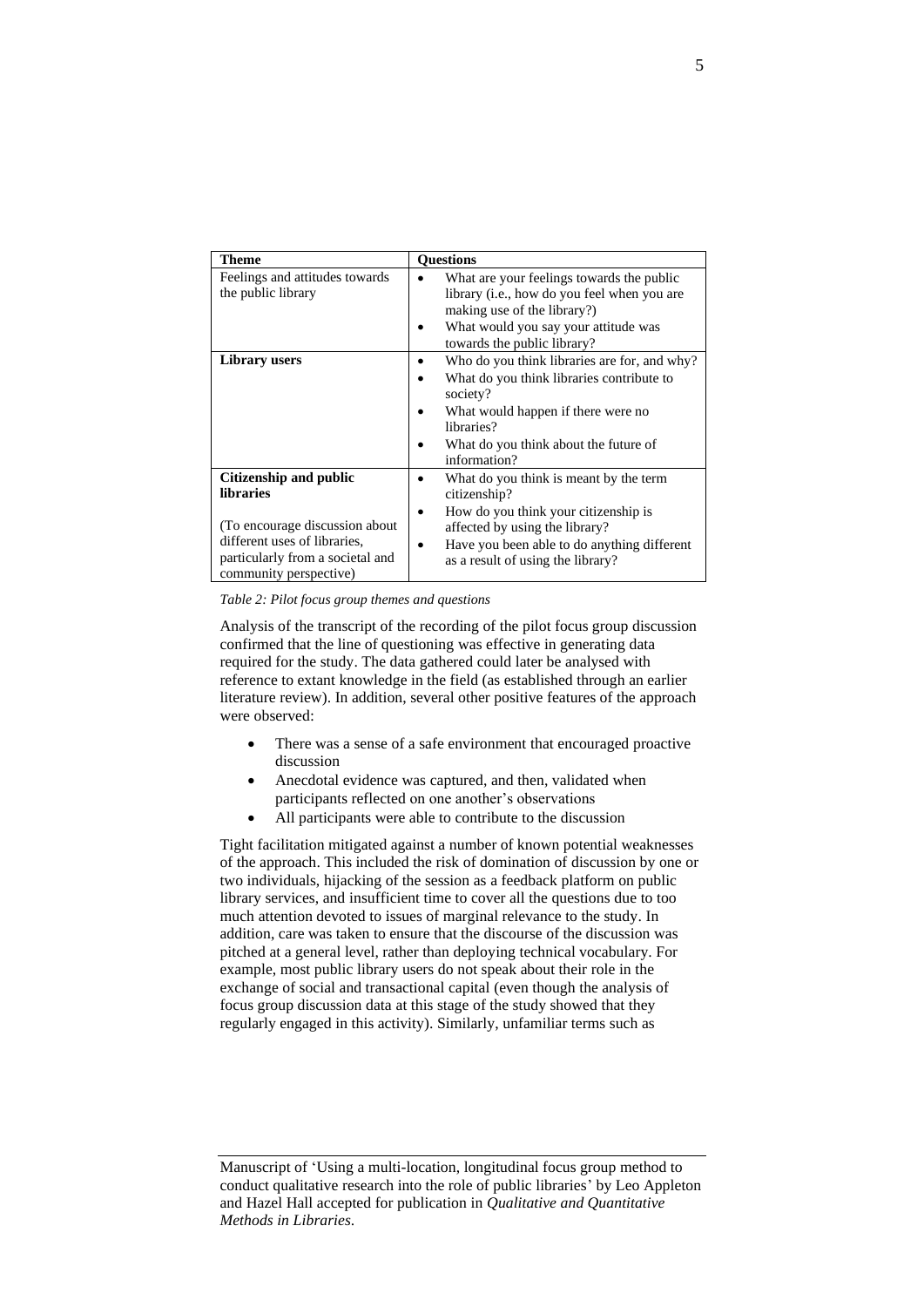'information society' were not used with the focus group participants on this occasion.

## **4.2 Main study: eight locations, 2015-2018**

Empirical data were collected for this research over three years, from 2015 to 2018. The longitudinal approach of the research strategy meant that the main data collection exercise was implemented in three distinct phases: phase 1 (2015-2016); phase 2 (2016-2017); phase 3 (2017-18).

## **4.2.1 Phase 1 (2015-16)**

Approximately 40 public library authorities were approached in order to obtain a representative sample of UK public library users in different types of library administration: county councils, city councils, urban and rural areas. Eight local authorities were selected as the sample for recruiting participants and are listed in Table 3.

| <b>Library authority</b>   | <b>Type of authority</b>               |  |  |
|----------------------------|----------------------------------------|--|--|
| Liverpool                  | City council authority                 |  |  |
| Newcastle-upon-Tyne        | City council authority                 |  |  |
| Edinburgh                  | City council authority                 |  |  |
| Lincolnshire               | County council authority               |  |  |
| <b>Essex</b>               | County council authority               |  |  |
| Devon                      | County council authority               |  |  |
| Redbridge (London Borough) | Metropolitan borough council authority |  |  |
| Sutton (London Borough)    | Metropolitan borough council authority |  |  |

*Table 3: List of participating local authorities*

The recruitment method used for the pilot study was replicated for recruiting participants to the subsequent phase one focus groups. Therefore convenience samples of up to ten library users in each authority were assembled through a print and online publicity campaign, with Amazon vouchers as incentives to take part. This resulted in a total of 53 participants for the Phase 1 focus groups. The full sample exhibited a wide diversity in terms of age (ranging from 16 to 84), gender, ethnicity (e.g., Afro-Caribbean, Asian and white participants), level of education (from no formal qualifications to PhD level), nationality (including British, German, Indian, Irish, Polish, Venezuelan, and Zimbabwean), and socio-economic status (from the unemployed to retired professors). A summary of the numbers of focus group participants is provided in Table 4.

| Focus group         | <b>Phase 1</b> | <b>Phase 2</b> | Phase 3 |
|---------------------|----------------|----------------|---------|
| Devon               |                |                |         |
| Edinburgh           |                |                |         |
| Essex               |                |                |         |
| Lincolnshire        |                |                |         |
| Liverpool           |                |                |         |
| Newcastle-upon-Tyne |                |                |         |

Manuscript of 'Using a multi-location, longitudinal focus group method to conduct qualitative research into the role of public libraries' by Leo Appleton and Hazel Hall accepted for publication in *Qualitative and Quantitative Methods in Libraries*.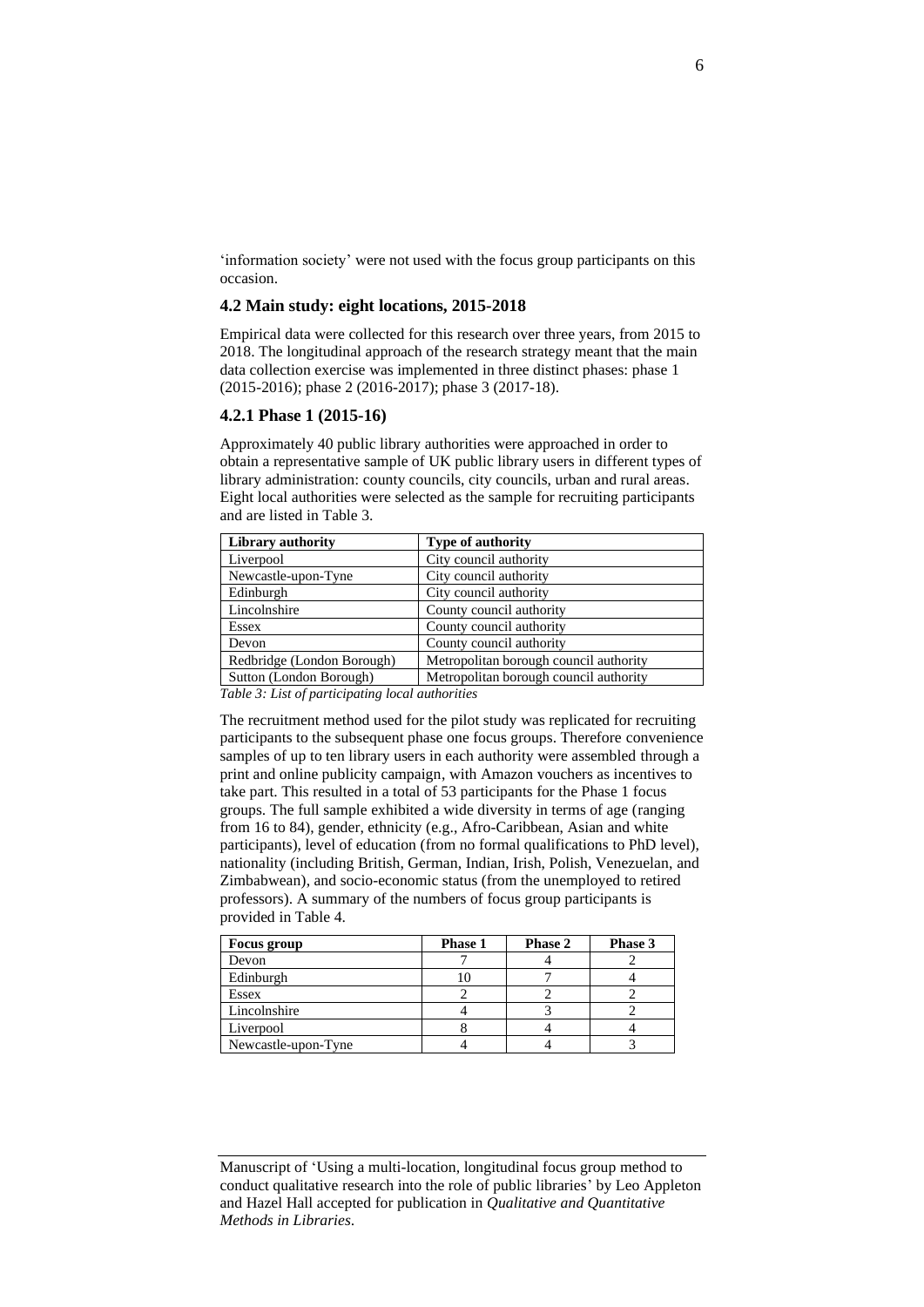| Redbridge (London Borough) |  |  |
|----------------------------|--|--|
| Sutton (London Borough)    |  |  |
| Total                      |  |  |

*Table 4: Numbers of participants by local authority and by phase*

Following practice tested in the pilot, the process and objectives of each focus group were related to the participants at the start of each meeting. The need to collect personal details for the later analysis was also explained, and assurance was given that all participants would be anonymous in reports of the study's findings. An informed consent form was then distributed and read aloud to the participants. The anticipated longitudinal nature of the study was highlighted at the Phase 1 meetings so that the participants were aware that there was an expectation of reconvening the focus groups at later stages of the study. The informed consent form also included an opt-in section for those participants happy to be photographed and contribute to the assembly of illustrative material that could be used in later reports of the study's findings.

The Phase 1 focus groups were each scheduled for an hour. In this time, the participants discussed a set of themes that was adapted from those tested in the pilot study:

- Attitudes and feelings towards public libraries
- The demand for and use of knowledge and information
- Library users
- Citizenship and public libraries

A key attribute of the focus group members was that they had in common lived experiences of public libraries. They were therefore willing to share their public library stories with others in their focus groups. Despite disagreement on some topics (e.g., noise, children's spaces in libraries, technology versus print), the participants respected one another's opinions, and all appeared to enjoy the experience of the group discussion. As was the case with the pilot study, the interactions of all the focus groups followed the stages of group formation as identified above by Foulkes (1964) and Fern (2001).

#### **4.2.2 Phase 2 (2016-2017)**

The Phase 2 focus group meetings lasted one hour and took place in the same locations as Phase 1 and included 32 of the original 53 participants (no substitutions were made). This time participants were asked to discuss and reflect on their personal development and involvement in their communities in the intervening period since the last focus group meetings, and to consider whether any of this had been facilitated through their public library use. The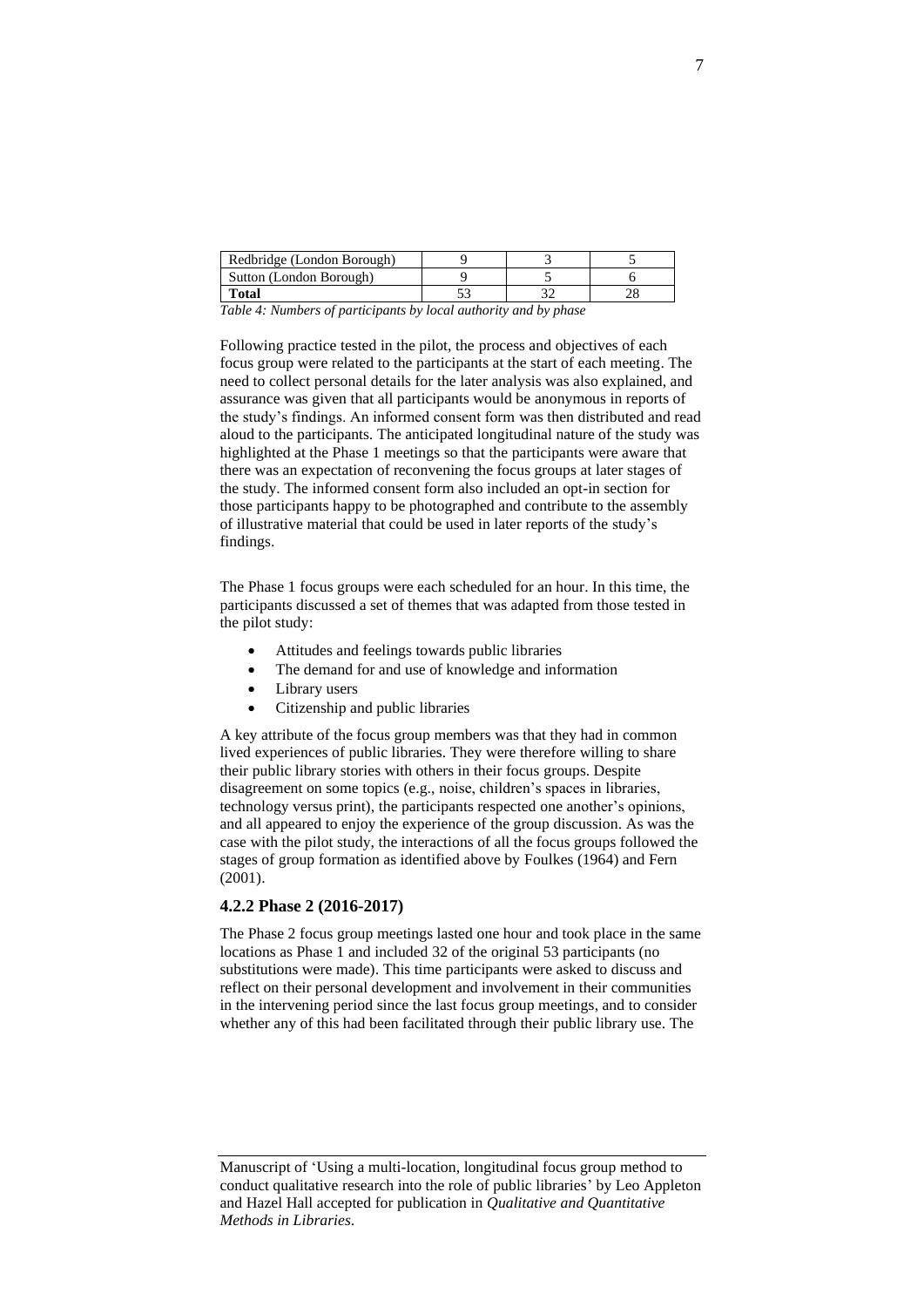intention here was to prompt reflection on individual and community learning and development supported by public library services.

The participants soon became comfortable with one another when they convened for a second time, speaking about the issues under consideration and sharing their experiences with ease. This allowed for intense and informative discussions of self and community development. Some of the anecdotes related at the Phase 1 focus groups from up to a year before were revisited. For example, at Liverpool, stories related in Phase 1 about the discovery of reading, through the encouragement of librarians, resurfaced at the Phase 2 meeting. This reflected shared history of interactions within the groups, and familiarity with the context of one another's public library use.

#### **4.2.3 Phase 3 (2017-2018)**

The third and final round of focus groups took place up to two years after the first meetings. The 28 participants who returned to take part in the study were immediately familiar and comfortable with one another, the facilitator, and the focus group environment. Some new parameters and stimuli were introduced to the focus groups in anticipation of this quick re-emergence of the group dynamic. These included more abstract and sophisticated themes to discuss over extended two-hour meetings (i.e., twice as long as the earlier focus groups).

At the start of the Phase 3 focus groups, crib sheets were distributed to the focus group members. These provided definitions for all the new concepts to be discussed for the first time in the groups, alongside further consideration of the theme of citizenship. The new terms were: social capital; human capital; knowledge capital; and the information society. The participants were first asked to discuss these concepts in pairs and threes, relating them to their own personal public library use. After 30–40 minutes of small group discussion, the participants reconvened in the larger group to share their stories and experiences of relevance to the concepts listed.

# **4. Evaluation of multi-location, longitudinal focus groups for this study**

There are several benefits of collecting research data for a study such as this in the way described above. The main one is that it allows time for participant reflection on lived experiences that deepens between meetings. This was evident in all eight Phase 2 focus groups. Here, the discussion was more open, deeper, and generated more plentiful and richer personal anecdotes than was the case in Phase 1. In Phase 3, the participants' obvious comfort with the focus group setting and their desire to engage for a third time was even stronger. By this point, the participants came to the focus groups as enthusiasts keen to engage in the research process through active contributions to the discussions, rather than as mere attendees. In some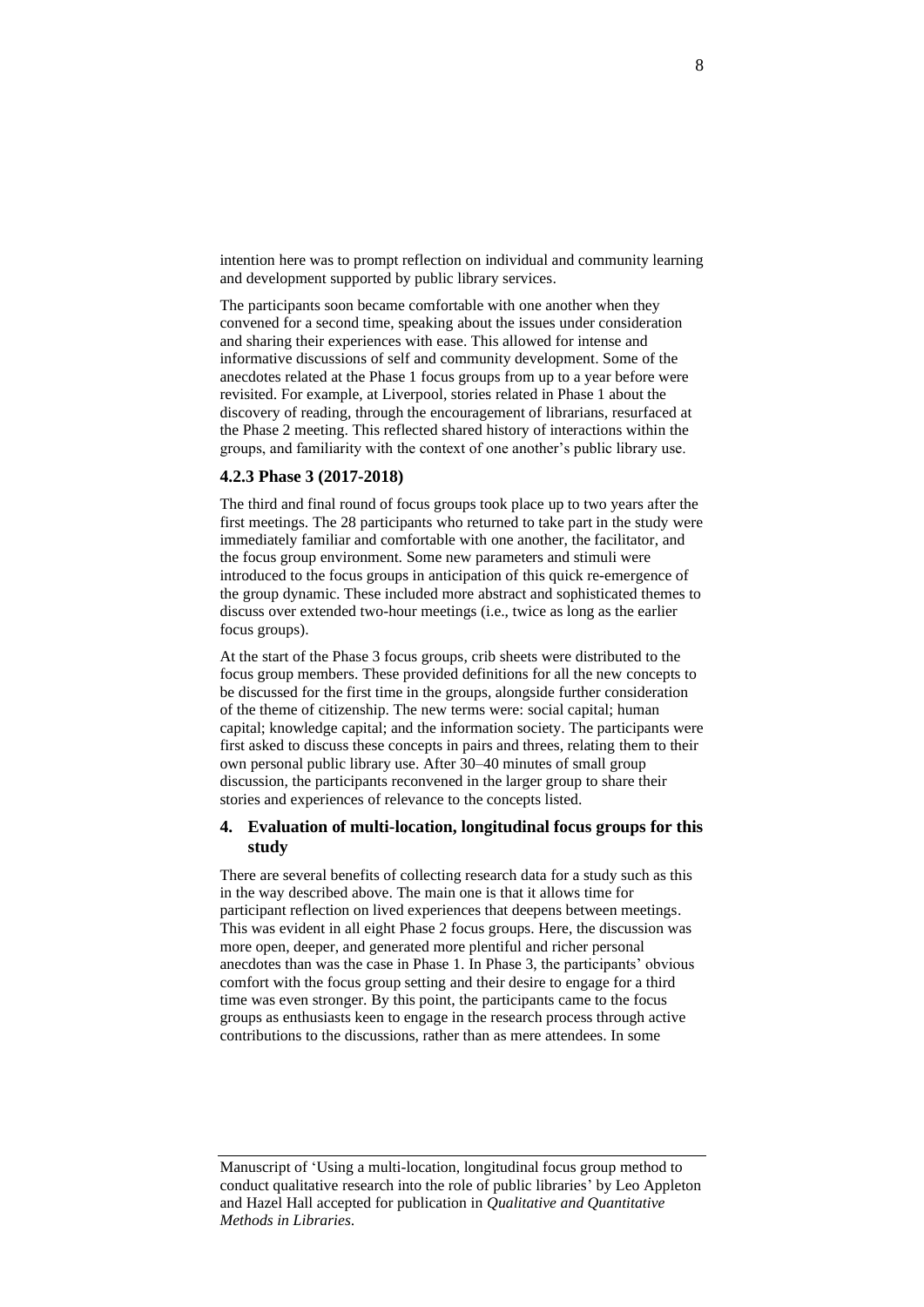instances, they likened the Phase 3 focus groups as reunions with the opportunity to meet up with old friends. For example, the Sutton participants spoke of their enjoyment of contributing to the study over the three-year period, and noted that it felt like meeting with familiar like-minds whenever they engaged in the discussions.

This method also allowed for more topics to be discussed than would normally be the case in a set of focus groups that only brings participants together on one occasion. It also afforded the opportunity to increase the sophistication of the discussions, thus supporting the collection of data of value to later theory development in a doctoral study.

The revisiting of common themes from one phase to the next provided an opportunity for the participants to check credibility and dependability of the content of their discussions. This also contributed to these elements of the study's findings as a whole. These aspects were particularly interesting in a period during which external political developments were exerting an impact on public library service delivery. For example, the Liverpool and Lincolnshire participants exhibited awareness of the financial cuts to their local library services, and in Newcastle the move to community volunteer-led branch libraries was raised as a live issue. These developments had consequences for the library experiences of the participants and, in some cases, brought about better informed and/or changes in opinion at the later focus group meetings.

The main drawback of this approach to data collection is participant attrition and project sustainability (see Table 4). In this case, these risks were mitigated through careful planning and communication to ensure that there was a critical mass of participants across the study as a whole to see it through to completion.

#### **Conclusion**

The main contribution of this work is the assessment of a novel approach to assess the role and value of public libraries. It has been demonstrated that a multi-location longitudinal focus group method can be valuable for data collection in this type of library and information science research, and may be transferable to other research endeavours in the domain. In particular, reconvening the same focus group participants three times over a period of three years allows for development of the quality of participant discussions that, in turn, generates a rich data set for qualitative analysis. The main drawback of this approach, however, is participant attrition.

A second paper to be generated from the completed doctoral study is currently (March 2022) under review with the expectation of publication in the second half of 2022. This further output will add to the account reported here by relating the theoretical contributions of the study, as drawn from the